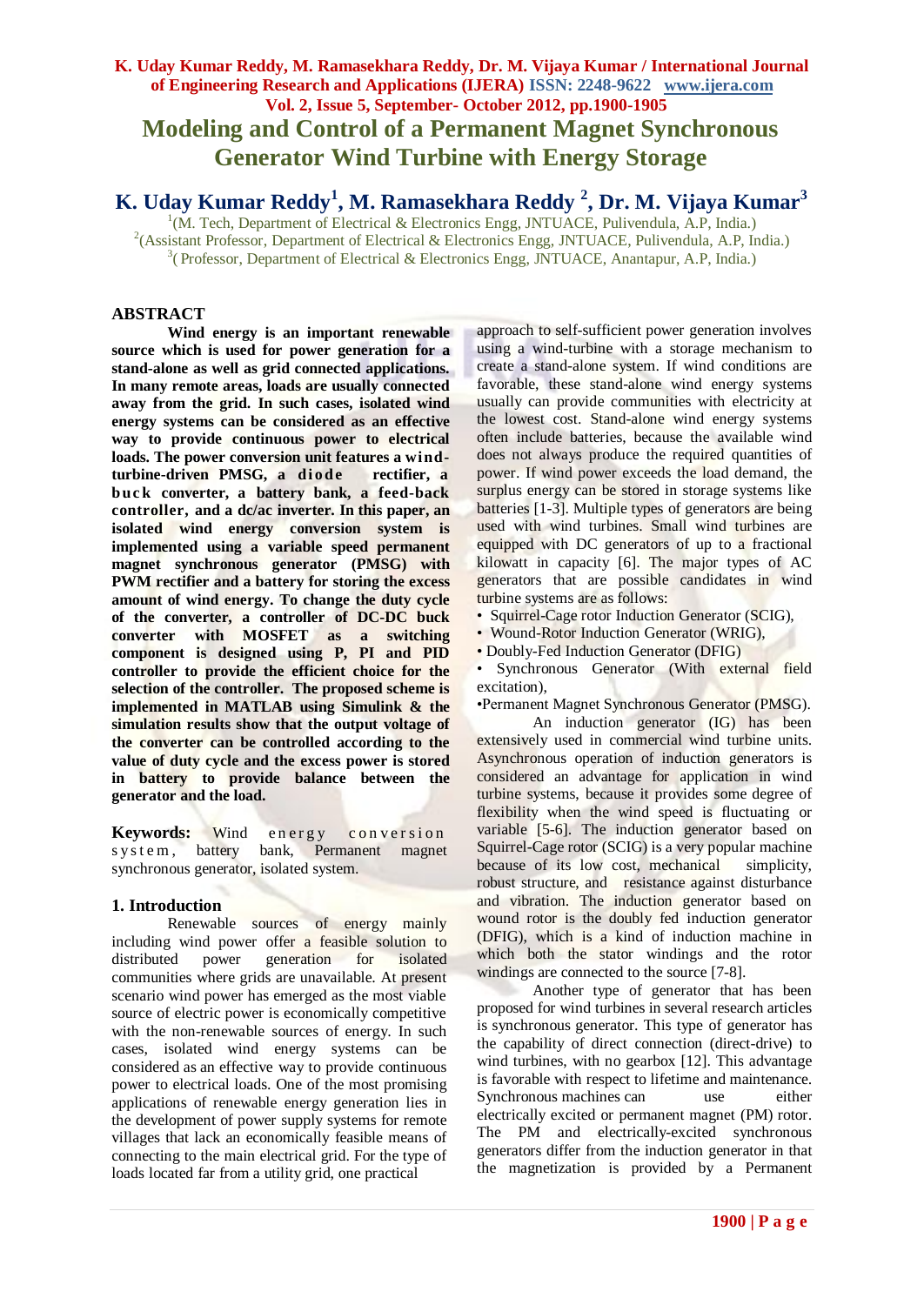Magnet pole system or a dc supply on the rotor, featuring providing self-excitation property. Selfexcitation allows operation at high power factors and high efficiencies for the PMSG [13]. A comparison between the variable speed wind turbine and the constant speed wind turbine shows that variable speed reduce mechanical stresses, gusts of wind can be absorbed, dynamically compensate for torque and power pulsations caused by back pressure of the tower. This backpressure causes noticeable torque pulsations at a rate equal to the turbine rotor speed times the number of rotor blades [3-8].

#### **2. Permanent Magnet Generator**

Figure 1 shows the cross-section of a typical Permanent Magnet Generator (PMG). The loss free excitation provided by permanent magnet therefore increases in relative value as the machine size is decreased.



Fig.1 Cross-section of typical conventional Permanent Magnet Generator

The main features of the permanent magnet synchronous machine are as follows:

1. Robust, compact and less weight.

2. Copper loss due to the current flow which is the largest loss in case of induction machine is approximately half that of induction motor.

3. High efficiency in case of permanent magnet synchronous machine compared to induction machine.

 The merits of permanent-magnet synchronous machines [6-8] over electrically excited machines [14] can be as follows:

1. No additional power supply for the magnet field excitation,

2. No sliding contacts, so it requires less maintenance.

3. Higher reliability due to the absence of mechanical components like slip rings.

4. No field winding, no field copper loss.

The demerits of PMSM are as follows:

1. The power factor of operation cannot be controlled due to the absence of the field winding,

2. Demagnetization of PM at high temperature.

In recent years, the use of PMs is more attractive than before [14], because the performance of PMs is improving and the cost of PM is decreasing. The permanent magnet synchronous machines can be majorly applied in direct-drive traction motors. Due to

the natural laws of electromagnetic scaling, there is an excitation penalty involved in small PM machines.

As the geometrical size is decreased, the cross-sectional area available for copper conductor decreases with the square of the linear dimensions. The need for the magneto-motive force decreases with the linear dimension, being primarily determined by the length of the air-gap [14]. During the high temperatures, the current may be sufficient enough to demagnetize the magnets providing excitation.

## **3. T o p o l o g i e s for isolated operation of a variable speed wind driven PMSG**

Variable speed use is good for extracting more prime mover power as in wind turbine or for providing optimum efficiency for the prime mover by increasing its speed with power. Variable speed also allows for a more flexible generator system. For wind turbines, a battery may be added to store the extra wind energy that is not momentarily needed for the existing loads or local power grids [10-11].

At variable speed, the DC link voltage is maintained constant by exchanging power with the storage device, battery as shown in Fig. 2.



**Fig.2** PMSG with PWM rectifier with battery for storing the extra wind energ**y**

#### **4. Modeling of proposed system** 4**.1. Modeling of System**

This section includes modeling of supply system (PMSG), load, controller etc. The relevant mathematical analysis is illustrated as follows.

4.2. M o d e l i n g of Permanent Magnet Synchronous Machine.

The permanent magnet synchronous machine block operates in generating or motoring modes. The operating mode is dictated by the sign of the mechanical power (positive for generating, negative for motoring). The electrical part of the machine is represented by a sixth-order state-space model [15]. The model takes into account the dynamics of the stator and damper windings.

The equivalent frame (d-q frame) is used for developing the equations for the model of the PMSG. The following equations are used to express the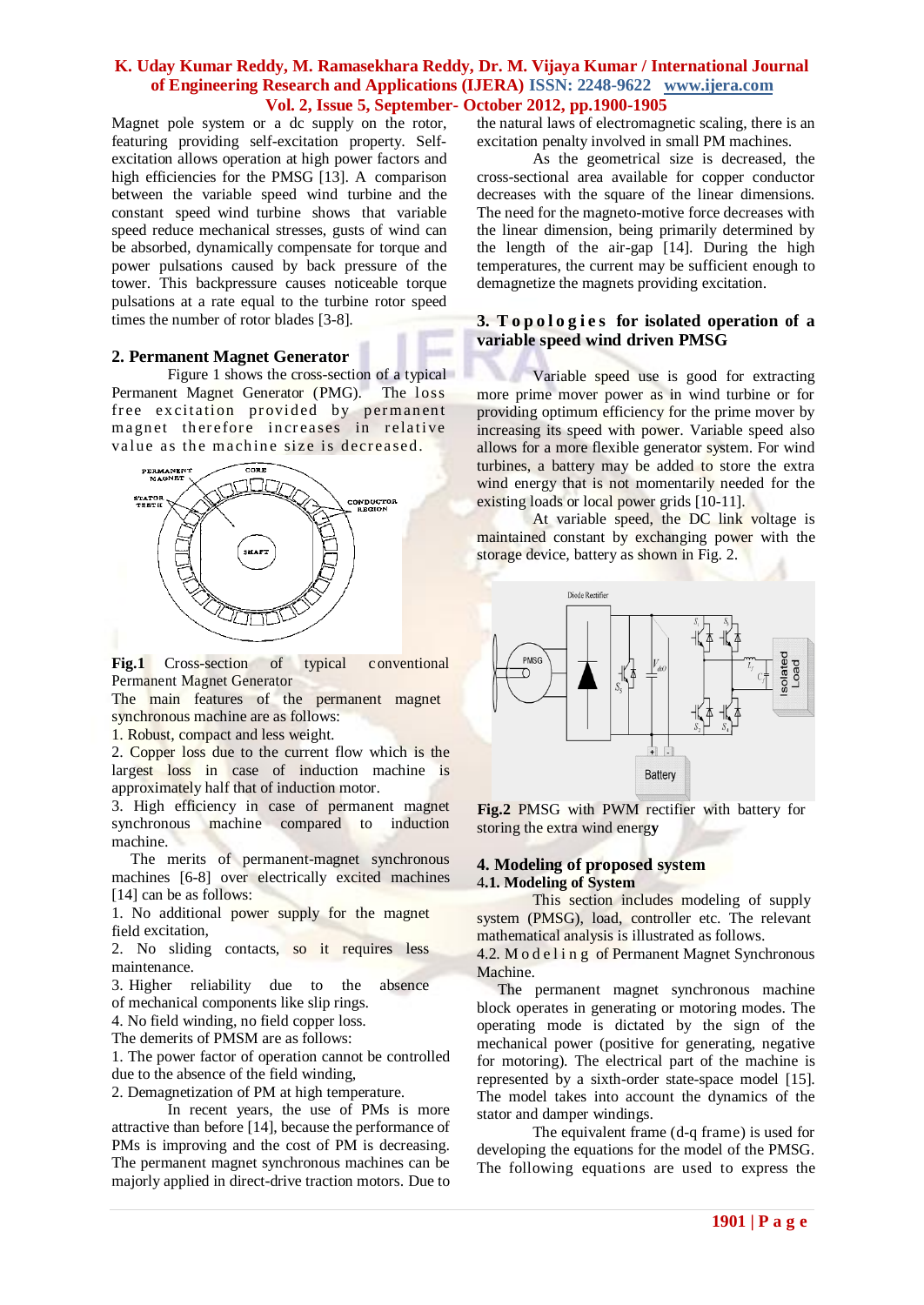model of the PMSG as:

| (1)  |
|------|
| (2)  |
| (3)  |
| (4)  |
| (5)  |
| (6)  |
| (7)  |
| (8)  |
| (9)  |
| (10) |
| (11) |
|      |

Where the subscripts used are defined as: d, q: d and q axis quantity, r, s: Rotor and stator quantity, l, m: Leakage and magnetizing inductance, f, k: Field and damper winding quantity. Rs represents stator resistance, L<sub>ls</sub> stator leakage inductance, Lmd and Lmq represent d-axis and  $q$ -axis magnetizing inductances.  $Rf'$  denotes field resistance and Llfd" leakage inductance both referred to the stator. Damper d-axis resistance Rkd" and leakage inductance Llkd", Damper q-axis resistance  $R_{kq}$ <sup>1</sup> and leakage inductance  $L_{l kq}$ <sup>1</sup> and the q-axis resistance  $R_{kq2}$ <sup>2</sup> and leakage Inductance  $L$ <sub>kq</sub><sup>2</sup>. All these values are referred to the stator. All rotor parameters and electrical quantities are viewed from the stator and are identified by primed variables. The simplified synchronous machine block implements the mechanical system described by:

 $\Delta w$  (t) =  $\int (Tm - Te) dt / (2H) - K_d \Delta w$  (t) (12)  $w(t) = \Delta w(t) + w_0$  (13)

#### **4.3. M o d e l i n g of Supply system**

The supply system consists of three-phase (PMSG) system, diesel engine and governor blocks. The model of Permanent magnet synchronous generator (PMSG) is realized by considering fixed excitation of an alternator. The mathematical representation of all these are given above.

# **4.4. Design of a P, PI & PID controller**

To change the duty cycle of the converter the constants involving in P, PI and PID controller can be calculated separately by using a suitable trial and error technique. The controllers are used for providing suitable signals for DC-DC buck converter is designed.

#### **4.5. Wind Turbine Modeling**

**Where** 

This block implements a wind energy conversion system. The inputs are actual and desired speed and the output of the block is mechanical power  $(P<sub>0</sub>)$  [14]. The amount of power harnessed from the wind of velocity v is as follows.

$$
P=0.5 \rho A C v^3
$$

$$
(14)
$$

 $P_{\omega}$ = wind power in watts

 $\rho =$  air density in kg/m<sup>3</sup>

 $A=$  swept area in  $m<sup>2</sup>$ 

Cp=power coefficient of wind turbine

 $v=$  wind speed in m/s

**5. Matlab Simulation model of the proposed topology**

The MATLAB Simulation of proposed topology [9] has been shown in the Fig.2. The matlab Simulink tool box simpower has been used for getting `the required results

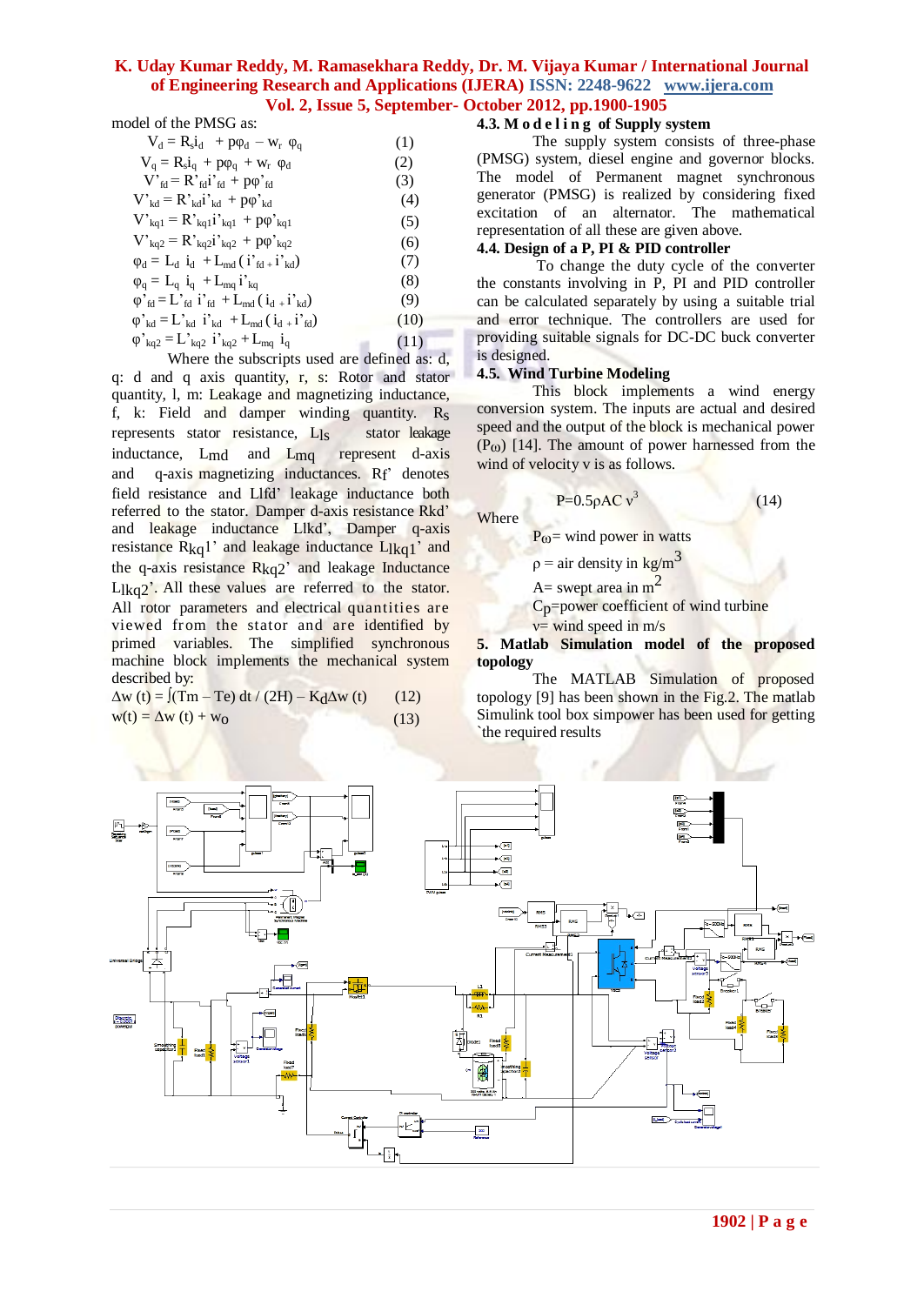**Fig. 3.** MATLAB Simulated model of PMSG connected to local Load **6. S i m u l a t i o n Results**

The MATLAB Simulation of proposed topology has been shown in the Fig.3. The MATLAB Simulink tool box Simpower System has been used for getting the required results.

6.1 Performance of PMSG with PWM rectifier with battery for storing the extra wind energy:

The wind driven PMSG is run at 300 rpm. The output voltage is 200 V at 60 hertz. This variable voltage and variable frequency output is converted to constant voltage and constant frequency source. The Fig.4 to 8 shows the Variation of speed for the wind Turbine, Variation of load power, generated power, battery power, battery current & d c-link voltage using P, PI and PID controllers. The rating of the PMSG is given in the appendix<br>**BELPPEAREL** 







 **Fig.5.** Variation of Generated power and Load side power

The load perbutations are made to occur at t=0.5 sec and there is a sudden increase in the level of load side current to 3 amps which draws more current from the generator. After certain period,  $t=1$  sec the current in the load side again reaches to 2 amps. The sudden increase in the current implies that the more current is drawn from the generator and the system balance is obtained by suitable battery energy storage systems.







**Fig.7.** Variation of DC-link voltage using a Pcontroller

The change in the level of power varies with respect to the change in load demand. The maximum power generated at the rotor-side of PMSG is 3200 watts and later the change in the level of generated power varies with respect to the variation in load demand at different time instants. The battery energy storage mechanism used in the system regulates the system from severe imbalances by exchanging the energy from generator and the battery. The response of dc-link voltage using a proportional-controller is shown in fig. 7. In fig. 7 though the peak –overshoot is less but the output oscillates around 200 volts.



 **Fig.8.** Variation of DC-link voltage using a PI controller